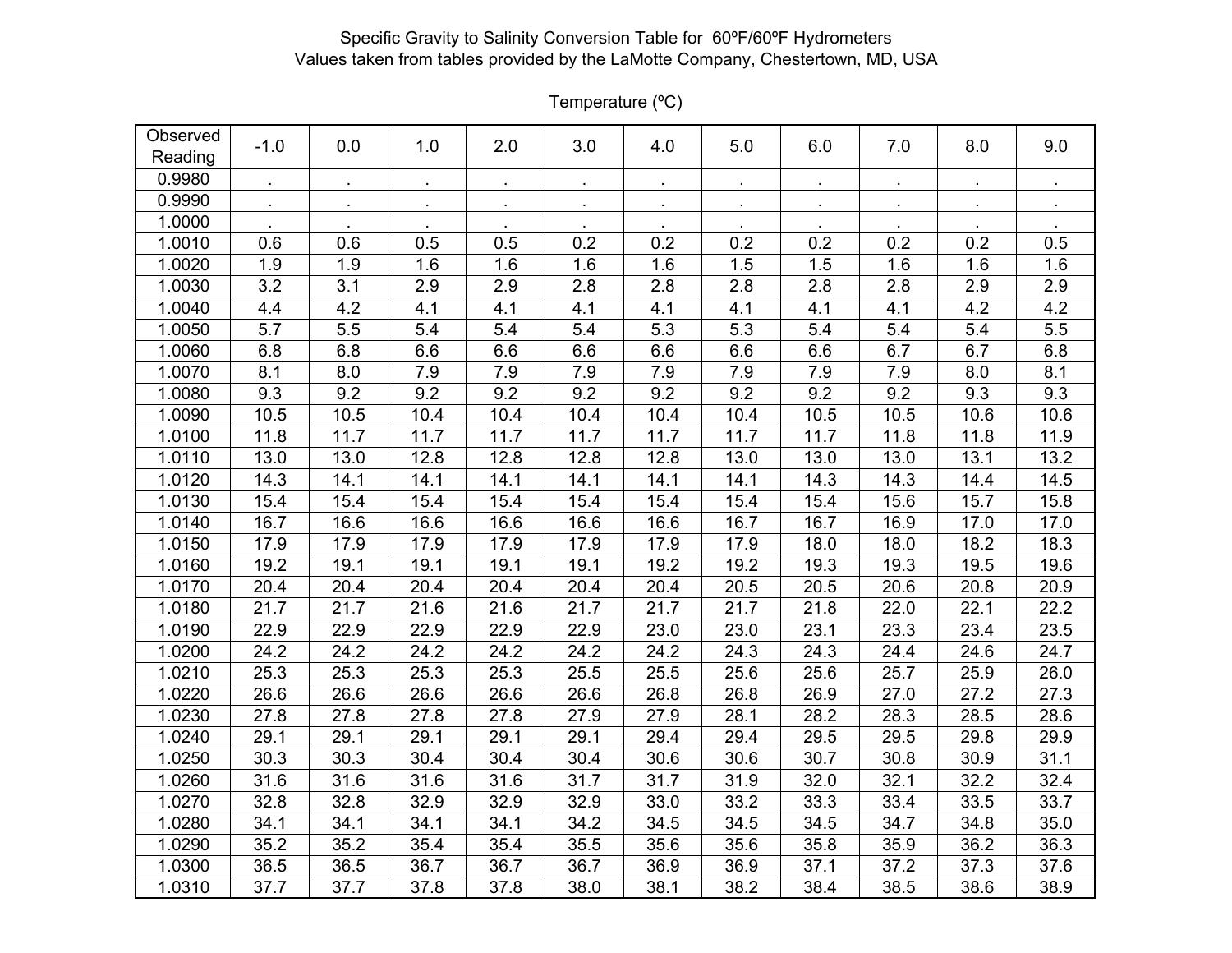| Observed<br>Reading | 10.0         | 11.0         | 12.0             | 13.0    | 14.0      | 15.0      | 16.0      | 17.0       | 18.0      | 18.5      | 19.0 |
|---------------------|--------------|--------------|------------------|---------|-----------|-----------|-----------|------------|-----------|-----------|------|
| 0.9980              | $\mathbf{r}$ | $\mathbf{r}$ | $\sim$           | $\sim$  | $\bullet$ | $\bullet$ | $\bullet$ | $\epsilon$ | $\bullet$ | $\bullet$ |      |
| 0.9990              |              | $\bullet$    | $\epsilon$       | $\cdot$ | $\bullet$ | $\bullet$ |           |            |           |           |      |
| 1.0000              |              |              |                  |         |           |           | 0.0       | 0.2        | 0.3       | 0.5       | 0.6  |
| 1.0010              | 0.5          | 0.6          | 0.6              | 0.7     | 0.8       | 1.0       | 1.2       | 1.5        | 1.6       | 1.8       | 1.9  |
| 1.0020              | 1.8          | 1.9          | 2.0              | 2.1     | 2.3       | 2.4       | 2.5       | 2.8        | 2.9       | 3.1       | 3.2  |
| 1.0030              | 3.1          | 3.2          | $\overline{3.3}$ | 3.4     | 3.6       | 3.7       | 3.8       | 4.1        | 4.2       | 4.4       | 4.5  |
| 1.0040              | 4.4          | 4.5          | 4.6              | 4.8     | 4.9       | 5.0       | 5.1       | 5.4        | 5.5       | 5.7       | 5.8  |
| 1.0050              | 5.5          | 5.7          | 5.8              | 5.9     | 6.2       | 6.3       | 6.6       | 6.7        | 7.0       | 7.1       | 7.1  |
| 1.0060              | 6.8          | 7.0          | 7.1              | 7.2     | 7.5       | 7.6       | 7.9       | 8.0        | 8.3       | 8.4       | 8.5  |
| 1.0070              | 8.1          | 8.3          | 8.4              | 8.5     | 8.8       | 8.9       | 9.2       | 9.3        | 9.6       | 9.7       | 9.8  |
| 1.0080              | 9.4          | 9.6          | 9.7              | 9.8     | 10.0      | 10.2      | 10.5      | 10.6       | 10.9      | 11.0      | 11.1 |
| 1.0090              | 10.7         | 10.9         | 11.0             | 11.1    | 11.3      | 11.5      | 11.8      | 11.9       | 12.2      | 12.3      | 12.4 |
| 1.0100              | 12.0         | 12.2         | 12.3             | 12.4    | 12.6      | 12.8      | 13.1      | 13.2       | 13.5      | 13.6      | 13.7 |
| 1.0110              | 13.4         | 13.5         | 13.6             | 13.7    | 13.9      | 14.1      | 14.4      | 14.5       | 14.8      | 14.9      | 15.0 |
| 1.0120              | 14.7         | 14.8         | 14.9             | 15.0    | 15.2      | 15.4      | 15.7      | 15.8       | 16.1      | 16.2      | 16.3 |
| 1.0130              | 15.8         | 16.0         | 16.2             | 16.3    | 16.5      | 16.7      | 17.0      | 17.1       | 17.4      | 17.5      | 17.7 |
| 1.0140              | 17.1         | 17.3         | 17.5             | 17.7    | 17.8      | 18.0      | 18.3      | 18.6       | 18.7      | 18.8      | 19.0 |
| 1.0150              | 18.4         | 18.6         | 18.8             | 19.0    | 19.1      | 19.3      | 19.6      | 19.9       | 20.0      | 20.1      | 20.4 |
| 1.0160              | 19.7         | 19.9         | 20.1             | 20.3    | 20.4      | 20.6      | 20.9      | 21.2       | 21.3      | 21.4      | 21.7 |
| 1.0170              | 21.0         | 21.2         | 21.3             | 21.6    | 21.7      | 22.0      | 22.2      | 22.5       | 22.7      | 22.9      | 23.0 |
| 1.0180              | 22.3         | 22.5         | 22.6             | 22.9    | 23.0      | 23.3      | 23.5      | 23.8       | 24.0      | 24.2      | 24.3 |
| 1.0190              | 23.6         | 23.8         | 23.9             | 24.2    | 24.3      | 24.6      | 24.8      | 25.1       | 25.3      | 25.5      | 25.6 |
| 1.0200              | 24.8         | 25.1         | 25.2             | 25.5    | 25.6      | 25.9      | 26.1      | 26.4       | 26.6      | 26.8      | 26.9 |
| 1.0210              | 26.1         | 26.4         | 26.5             | 26.8    | 26.9      | 27.2      | 27.4      | 27.7       | 27.9      | 28.1      | 28.2 |
| 1.0220              | 27.4         | 27.7         | 27.8             | 28.1    | 28.2      | 28.5      | 28.7      | 29.0       | 29.2      | 29.4      | 29.5 |
| 1.0230              | 28.7         | 28.9         | 29.1             | 29.4    | 29.5      | 29.8      | 30.0      | 30.3       | 30.6      | 30.7      | 30.8 |
| 1.0240              | 30.0         | 30.2         | 30.4             | 30.6    | 30.8      | 31.1      | 31.3      | 31.6       | 31.9      | 32.0      | 32.1 |
| 1.0250              | 31.3         | 31.5         | 31.7             | 31.9    | 32.1      | 32.4      | 32.6      | 32.9       | 33.2      | 33.3      | 33.4 |
| 1.0260              | 32.6         | 32.8         | 33.0             | 33.2    | 33.4      | 33.7      | 33.9      | 34.2       | 34.5      | 34.6      | 34.7 |
| 1.0270              | 33.9         | 34.1         | 34.3             | 34.5    | 34.7      | 35.0      | 35.2      | 35.5       | 35.8      | 35.9      | 36.2 |
| 1.0280              | 35.1         | 35.4         | 35.6             | 35.8    | 36.0      | 36.3      | 36.5      | 36.8       | 37.1      | 37.2      | 37.5 |
| 1.0290              | 36.4         | 36.7         | 36.8             | 37.1    | 37.3      | 37.6      | 37.8      | 38.1       | 38.4      | 38.6      | 38.8 |
| 1.0300              | 37.7         | 38.0         | 38.1             | 38.4    | 38.6      | 38.9      | 39.1      | 39.4       | 39.7      | 39.9      | 40.1 |
| 1.0310              | 39.0         | 39.3         | 39.4             | 39.7    | 39.9      | 40.2      | 40.5      | 40.7       | 41.0      | 41.2      | 41.4 |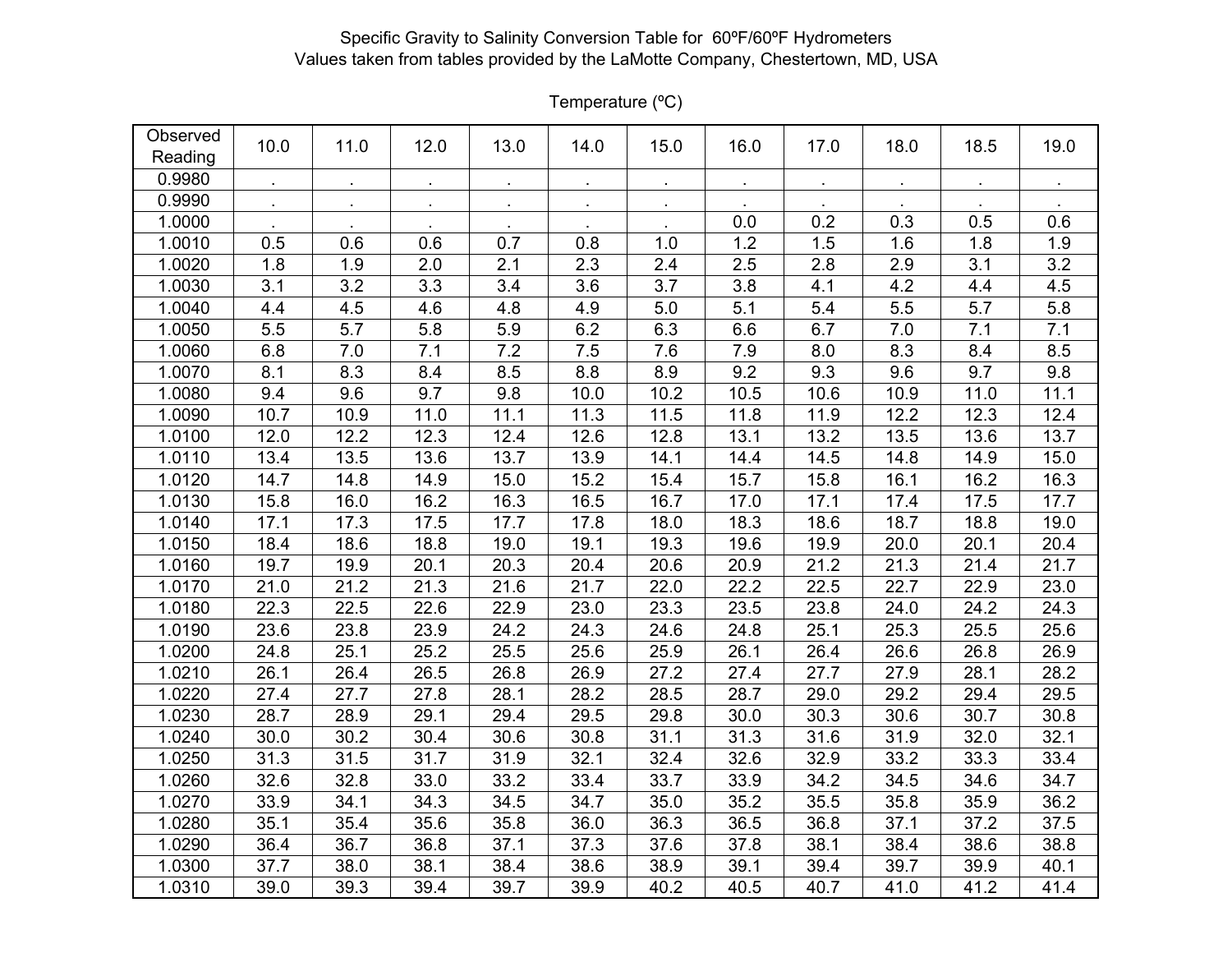| Observed<br>Reading | 19.5 | 20.0 | 20.5 | 21.0 | 21.5 | 22.0 | 22.5 | 23.0 | 23.5 | 24.0 | 24.5 |
|---------------------|------|------|------|------|------|------|------|------|------|------|------|
| 0.9980              |      |      |      |      |      |      |      |      |      |      |      |
| 0.9990              |      |      |      |      | 0.0  | 0.1  | 0.2  | 0.3  | 0.5  | 0.6  | 0.7  |
| 1.0000              | 0.7  | 0.8  | 1.0  | 1.1  | 1.2  | 1.4  | 1.5  | 1.6  | 1.8  | 1.9  | 2.0  |
| 1.0010              | 2.0  | 2.1  | 2.3  | 2.4  | 2.5  | 2.5  | 2.7  | 2.8  | 2.9  | 3.1  | 3.2  |
| 1.0020              | 3.3  | 3.4  | 3.6  | 3.7  | 3.8  | 4.0  | 4.1  | 4.2  | 4.4  | 4.6  | 4.8  |
| 1.0030              | 4.6  | 4.8  | 4.9  | 5.0  | 5.1  | 5.3  | 5.4  | 5.5  | 5.8  | 5.9  | 6.1  |
| 1.0040              | 5.9  | 6.1  | 6.2  | 6.3  | 6.4  | 6.6  | 6.7  | 7.0  | 7.1  | 7.2  | 7.4  |
| 1.0050              | 7.2  | 7.4  | 7.5  | 7.6  | 7.7  | 7.9  | 8.1  | 8.3  | 8.4  | 8.5  | 8.7  |
| 1.0060              | 8.7  | 8.8  | 8.9  | 9.1  | 9.2  | 9.3  | 9.4  | 9.6  | 9.7  | 9.8  | 10.1 |
| 1.0070              | 10.0 | 10.1 | 10.2 | 10.4 | 10.5 | 10.6 | 10.7 | 10.9 | 11.0 | 11.3 | 11.4 |
| 1.0080              | 11.3 | 11.4 | 11.5 | 11.7 | 11.8 | 11.9 | 12.0 | 12.2 | 12.4 | 12.6 | 12.7 |
| 1.0090              | 12.6 | 12.7 | 12.8 | 13.0 | 13.1 | 13.2 | 13.4 | 13.6 | 13.7 | 13.9 | 14.0 |
| 1.0100              | 13.9 | 14.0 | 14.1 | 14.3 | 14.4 | 14.5 | 14.8 | 14.9 | 15.0 | 15.2 | 15.3 |
| 1.0110              | 15.2 | 15.3 | 15.4 | 15.6 | 15.7 | 16.0 | 16.1 | 16.2 | 16.3 | 16.5 | 16.7 |
| 1.0120              | 16.5 | 16.6 | 16.7 | 17.0 | 17.1 | 17.3 | 17.4 | 17.5 | 17.7 | 17.9 | 18.0 |
| 1.0130              | 17.8 | 17.9 | 18.0 | 18.3 | 18.4 | 18.6 | 18.7 | 18.8 | 19.1 | 19.2 | 19.3 |
| 1.0140              | 19.1 | 19.3 | 19.5 | 19.6 | 19.7 | 19.9 | 20.0 | 20.1 | 20.4 | 20.5 | 20.6 |
| 1.0150              | 20.5 | 20.6 | 20.8 | 20.9 | 21.0 | 21.2 | 21.3 | 21.6 | 21.7 | 21.8 | 22.0 |
| 1.0160              | 21.8 | 22.0 | 22.1 | 22.2 | 22.3 | 22.5 | 22.7 | 22.9 | 23.0 | 23.3 | 23.4 |
| 1.0170              | 23.1 | 23.3 | 23.4 | 23.5 | 23.6 | 23.8 | 24.0 | 24.2 | 24.3 | 24.6 | 24.7 |
| 1.0180              | 24.4 | 24.6 | 24.7 | 24.8 | 24.9 | 25.2 | 25.3 | 25.5 | 25.6 | 25.9 | 26.0 |
| 1.0190              | 25.7 | 25.9 | 26.0 | 26.1 | 26.4 | 26.5 | 26.6 | 26.8 | 27.0 | 27.2 | 27.3 |
| 1.0200              | 27.0 | 27.2 | 27.3 | 27.4 | 27.7 | 27.8 | 27.9 | 28.2 | 28.3 | 28.5 | 28.6 |
| 1.0210              | 28.3 | 28.5 | 28.6 | 28.9 | 29.0 | 29.1 | 29.2 | 29.5 | 29.6 | 29.8 | 30.0 |
| 1.0220              | 29.6 | 29.8 | 30.0 | 30.2 | 30.3 | 30.4 | 30.7 | 30.8 | 30.9 | 31.2 | 31.3 |
| 1.0230              | 30.9 | 31.2 | 31.3 | 31.5 | 31.6 | 31.7 | 32.0 | 32.1 | 32.2 | 32.5 | 32.6 |
| 1.0240              | 32.2 | 32.5 | 32.6 | 32.8 | 32.9 | 33.2 | 33.3 | 33.4 | 33.7 | 33.8 | 33.9 |
| 1.0250              | 33.7 | 33.8 | 33.9 | 34.1 | 34.2 | 34.5 | 34.6 | 34.7 | 35.0 | 35.1 | 35.2 |
| 1.0260              | 35.0 | 35.1 | 35.2 | 35.4 | 35.6 | 35.8 | 35.9 | 36.0 | 36.3 | 36.4 | 36.7 |
| 1.0270              | 36.3 | 36.4 | 36.5 | 36.7 | 36.9 | 37.1 | 37.2 | 37.5 | 37.6 | 37.8 | 38.0 |
| 1.0280              | 37.6 | 37.7 | 37.8 | 38.1 | 38.2 | 38.4 | 38.5 | 38.8 | 38.9 | 39.1 | 39.3 |
| 1.0290              | 38.9 | 39.0 | 39.1 | 39.4 | 39.5 | 39.7 | 39.9 | 40.1 | 40.2 | 40.5 | 40.6 |
| 1.0300              | 40.2 | 40.3 | 40.6 | 40.7 | 40.8 | 41.0 | 41.2 | 41.4 | 41.6 | 41.8 | 41.9 |
| 1.0310              | 41.5 | 41.8 | 41.9 | 42.0 | 42.1 | 42.3 | 42.5 |      |      |      |      |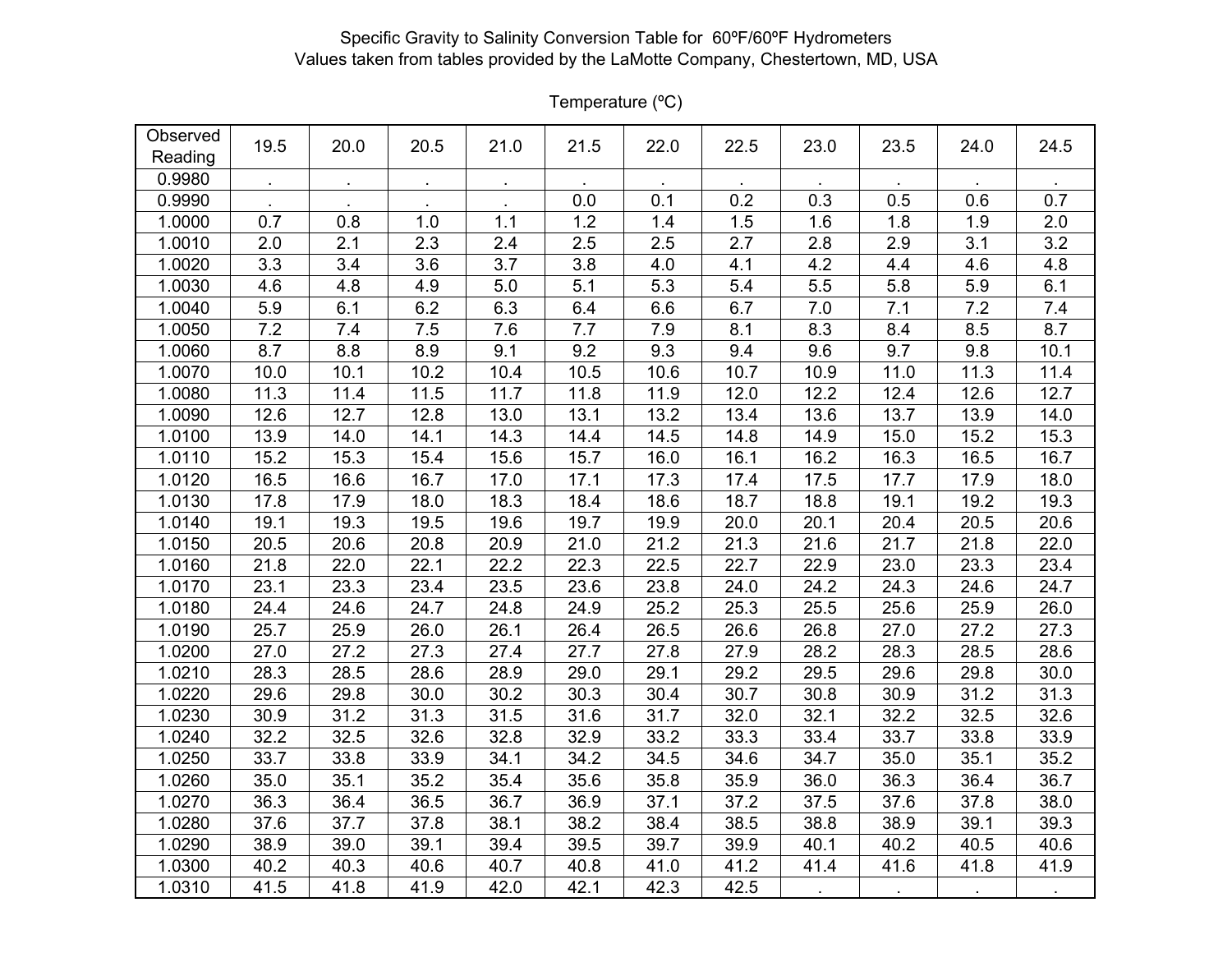| Observed<br>Reading | 25.0             | 25.5              | 26.0             | 26.5    | 27.0 | 27.5             | 28.0         | 28.5         | 29.0       | 29.5 | 30.0    |
|---------------------|------------------|-------------------|------------------|---------|------|------------------|--------------|--------------|------------|------|---------|
| 0.9980              |                  |                   |                  | 0.1     | 0.2  | 0.3              | 0.6          | 0.7          | 0.8        | 1.1  | 1.2     |
| 0.9990              | 0.8              | 1.0               | 1.2              | 1.4     | 1.5  | 1.8              | 1.9          | 2.0          | 2.3        | 2.4  | 2.5     |
| 1.0000              | 2.1              | 2.4               | 2.5              | 2.7     | 2.9  | 3.1              | 3.2          | 3.4          | 3.6        | 3.7  | 4.0     |
| 1.0010              | 3.4              | 3.6               | 3.8              | 4.0     | 4.2  | 4.4              | 4.5          | 4.8          | 4.9        | 5.1  | 5.1     |
| 1.0020              | $4.\overline{9}$ | 5.0               | $\overline{5.1}$ | 5.4     | 5.5  | $\overline{5.7}$ | 5.9          | 6.1          | 6.3        | 6.4  | 6.6     |
| 1.0030              | 6.2              | 6.3               | 6.6              | 6.7     | 6.8  | 7.1              | 7.2          | 7.4          | 7.6        | 7.7  | $8.0\,$ |
| 1.0040              | 7.5              | 7.7               | 7.9              | $8.0\,$ | 8.3  | 8.4              | 8.5          | 8.8          | 8.9        | 9.2  | 9.3     |
| 1.0050              | 8.9              | 9.1               | 9.2              | 9.3     | 9.6  | 9.7              | 10.0         | 10.1         | 10.2       | 10.5 | 10.6    |
| 1.0060              | 10.2             | 10.4              | 10.5             | 10.7    | 10.9 | 11.0             | 11.3         | 11.4         | 11.7       | 11.8 | 12.0    |
| 1.0070              | 11.5             | 11.7              | 11.9             | 12.0    | 12.2 | 12.4             | 12.6         | 12.8         | 13.0       | 13.1 | 13.4    |
| 1.0080              | 12.8             | 13.0              | 13.2             | 13.4    | 13.6 | 13.7             | 13.9         | 14.1         | 14.3       | 14.5 | 14.7    |
| 1.0090              | 14.1             | 14.4              | 14.5             | 14.7    | 14.9 | 15.0             | 15.3         | 15.4         | 15.7       | 15.8 | 16.1    |
| 1.0100              | 15.6             | 15.7              | 15.8             | 16.1    | 16.2 | 16.5             | 16.6         | 16.7         | 17.0       | 17.1 | 17.4    |
| 1.0110              | 16.9             | 17.0              | 17.3             | 17.4    | 17.5 | 17.8             | 17.9         | 18.2         | 18.3       | 18.6 | 18.7    |
| 1.0120              | 18.2             | 18.3              | 18.6             | 18.7    | 19.0 | 19.1             | 19.3         | 19.5         | 19.6       | 19.9 | 20.1    |
| 1.0130              | 19.5             | 19.7              | 19.9             | 20.0    | 20.3 | 20.4             | 20.6         | 20.8         | 21.0       | 21.2 | 21.4    |
| 1.0140              | 20.9             | 21.0              | 21.2             | 21.4    | 21.6 | 21.8             | 22.0         | 22.2         | 22.3       | 22.6 | 22.7    |
| 1.0150              | 22.2             | 22.3              | 22.5             | 22.7    | 22.9 | 23.1             | 23.3         | 23.5         | 23.6       | 23.9 | 24.0    |
| 1.0160              | 23.5             | 23.6              | 23.9             | 24.0    | 24.3 | 24.4             | 24.7         | 24.8         | 25.1       | 25.2 | 25.5    |
| 1.0170              | 24.8             | 25.1              | 25.2             | 25.3    | 25.6 | 25.7             | 26.0         | 26.1         | 26.4       | 26.5 | 26.8    |
| 1.0180              | 26.1             | 26.4              | 26.5             | 26.8    | 26.9 | 27.2             | 27.3         | 27.6         | 27.7       | 27.9 | 28.1    |
| 1.0190              | 27.6             | 27.7              | 27.8             | 28.1    | 28.2 | 28.5             | 28.6         | 28.9         | 29.0       | 29.2 | 29.5    |
| 1.0200              | 28.9             | 29.0              | 29.2             | 29.4    | 29.6 | 29.8             | 30.0         | 30.2         | 30.4       | 30.6 | 30.8    |
| 1.0210              | 30.2             | 30.3              | 30.6             | 30.7    | 30.9 | 31.1             | 31.3         | 31.5         | 31.7       | 32.0 | 32.1    |
| 1.0220              | 31.5             | $31.\overline{7}$ | 31.9             | 32.0    | 32.2 | 32.5             | 32.6         | 32.9         | 33.0       | 33.3 | 33.4    |
| 1.0230              | 32.8             | 33.0              | 33.2             | 33.4    | 33.5 | 33.8             | 33.9         | 34.2         | 34.5       | 34.6 | 34.8    |
| 1.0240              | 34.2             | 34.3              | 34.5             | 34.7    | 35.0 | 35.1             | 35.4         | 35.5         | 35.8       | 35.9 | 36.2    |
| 1.0250              | 35.5             | 35.6              | 35.9             | 36.0    | 36.3 | 36.4             | 36.7         | 36.8         | 37.1       | 37.2 | 37.5    |
| 1.0260              | 36.8             | 36.9              | 37.2             | 37.3    | 37.6 | 37.7             | 38.0         | 38.2         | 38.4       | 38.6 | 38.8    |
| 1.0270              | 38.1             | 38.4              | 38.5             | 38.8    | 38.9 | 39.1             | 39.3         | 39.5         | 39.8       | 39.9 | 40.2    |
| 1.0280              | 39.4             | 39.7              | 39.8             | 40.1    | 40.2 | 40.5             | 40.7         | 40.8         | 41.1       | 41.2 | 41.5    |
| 1.0290              | 40.8             | 41.0              | 41.2             | 41.4    | 41.6 | 41.8             | $\mathbf{r}$ | $\mathbf{r}$ | $\epsilon$ |      |         |
| 1.0300              |                  |                   |                  |         |      |                  |              |              |            |      |         |
| 1.0310              |                  |                   |                  |         |      |                  |              |              |            |      |         |